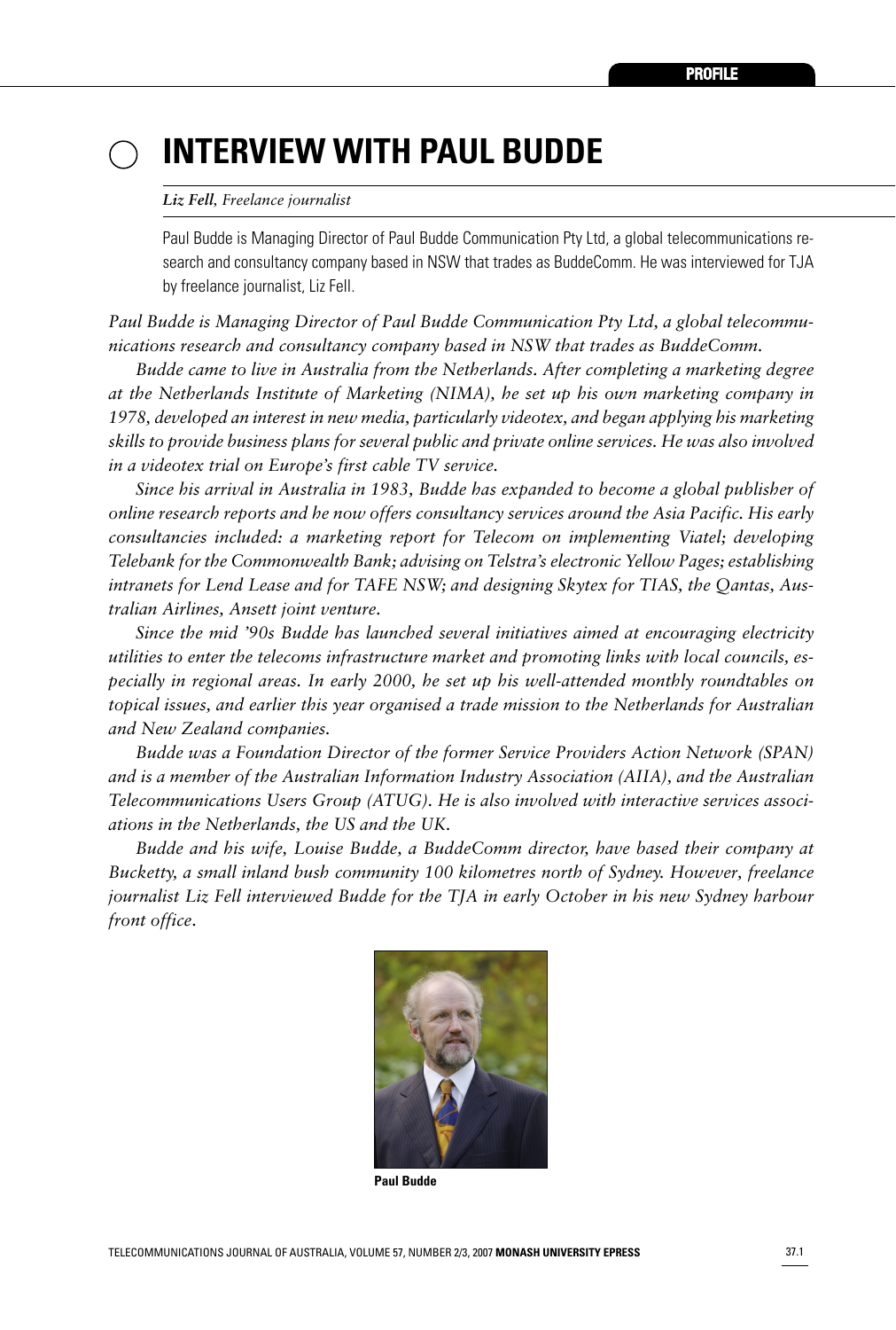**TJA:** Let me begin with a question I've wanted to ask for many years. Why did you leave the Netherlands and come to live in Australia?

**Budde:** Lifestyle. That was the only reason. The Netherlands is an absolutely lovely country and I go back every year, but it was a lifestyle issue and the space that you've got in Australia. It's not just a matter of physical space, as in nature, but it's also in people's minds because you don't live on top of each other as you do in some European countries. So I did a business trip in 1982, looked at various countries and various places in Australia, and Sydney was an easy decision. **TJA:** What were you doing before you arrived in 1983?

**Budde:** I was running my own company in the Netherlands. I had five years of experience in Europe with videotex, the predecessor of the Internet, so I brought that to Australia. Actually one of my first customers was Telecom Australia who were setting up a public videotex system, and basically I wrote a business plan and helped them set that up.

**TJA:** What was the business of the company when you first established it in the Netherlands?

**Budde:** I studied marketing, so when I started my own company it was actually a business assisting companies with marketing services and things like that. However, at the same time in 1978, I came in contact with Prestel, the videotex system developed by British Post. I thought that there were interesting marketing aspects to the videotex technology, so I became involved with that, and my interest in telecommunications grew from there. My marketing company over time basically changed totally into a new media or telecommunications company.

**TJA:** I think the Netherlands was one of the first European countries to introduce cable TV. Did that provide opportunities for your combined new media knowledge and marketing skills?

**Budde:** Yes, the Netherlands had a very high level of cable television penetration, something like 80 percent at that time. It's now 96-98 percent. At that stage there were some trials in Columbus, Ohio, looking at interactive television over cable. We actually had a large Dutch publisher, VNU, who wanted to test if that was possible, and so in 1980-81 I became involved in the first interactive cable television trial in Europe where we had 90,000 households in the Netherlands.

**TJA:** Were the cable systems in the Netherlands privately owned at that stage?

**Budde:** No, they were all set up by the electricity utilities, and that fed into my later interest in setting up UtiliTel here. The Netherlands is a very densely populated country and they didn't allow antennas on the roof because they were regarded as ugly, so cable was established as a utility instead of providing free-to-air television.

**TJA:** Did you find consultancy work on new media when you arrived in Australia?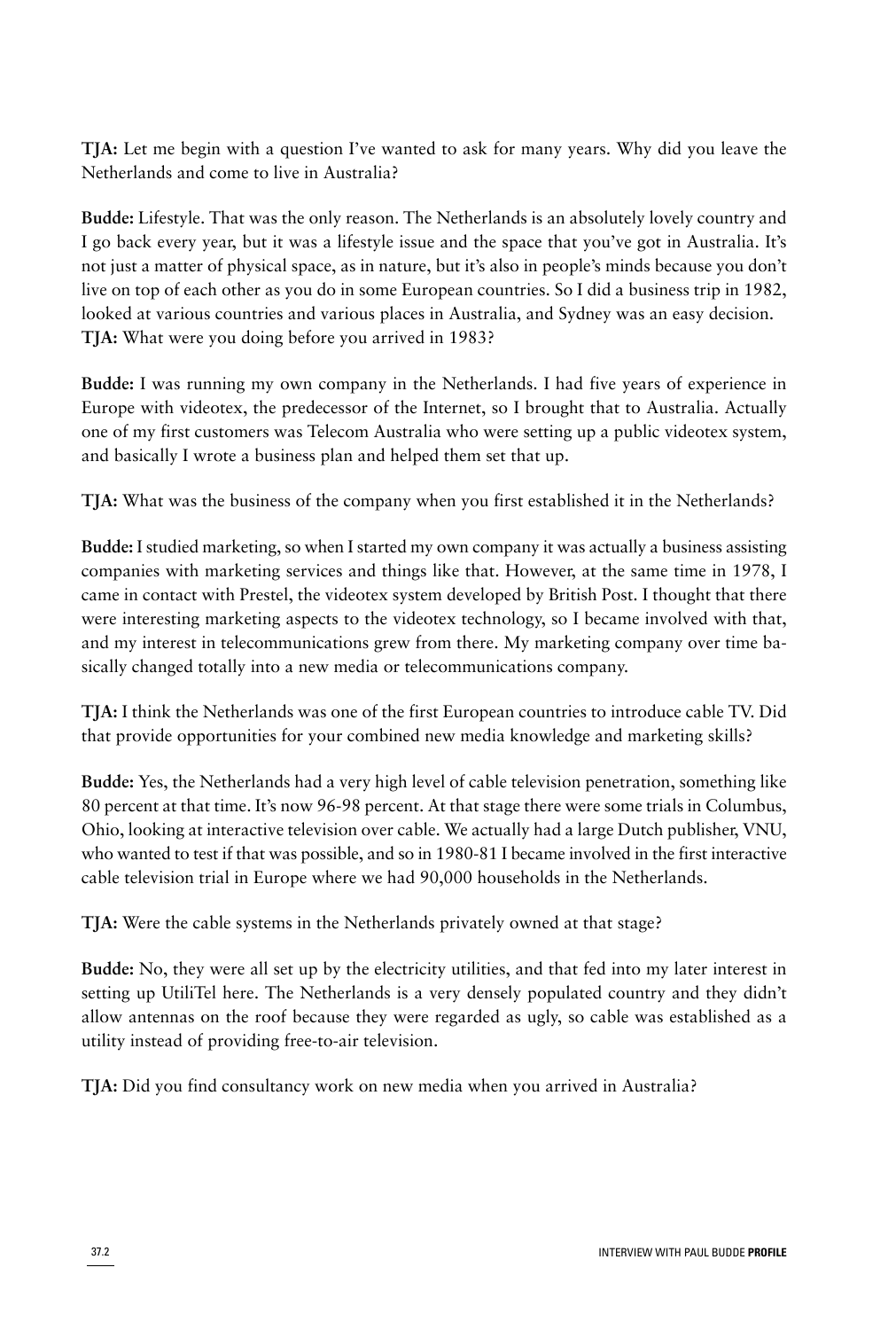**Budde:** Yes. Videotex for me was a great starter because it was in its heyday. We, that is, Paul Budde Communications, set up the first Telebank system in Australia for the Commonwealth Bank. It was the largest telebanking system in the world when it was launched in 1986.

#### **TJA:** What was your role?

**Budde:** We set up the business plan, had meetings with strategic people within the bank on why we should do it, and basically designed the service including the sort of content that should be on it and what it should look like. Obviously there were experts in engineering and graphic design to implement the system.

**TJA:** I first encountered you at telco press conferences, but I don't think you were actually working as a journo. Were the press conferences a way of gaining inside information?

**Budde:** No. I get this question quite often: what are you? You have to be either this or that, a journalist or a consultant. I've thought a lot about it. I am a person who has very strong opinions about the way telecommunications operates and how to implement policies and strategies. The combination of my knowledge of the telecommunications market and my own beliefs makes me the person that I am in my commentary, in my analysis, and in my opinions. There's a crossover between the journalistic elements and the analytic or consultancy elements so I'm a mixed bag in that respect.

**TJA:** Surely attending press conferences or events would have been an excellent opportunity for you to meet key people, ask questions and learn about the industry?

**Budde:** I think that was true in the early days but, to be honest, I go to very few press conferences these days because I feel strongly that people are not providing the information I'm after. If you think back to the 1980s, you got better information out of a press conference than you are getting now with these polished PR events.

**TJA:** Perhaps the CEOs and managers were more honest in the 1980s?

**Budde:** Yes. I think people in the industry were more honest in those days.

**TJA:** And most of those allowed to speak publicly were engineers rather than pumped up salesmen…

**Budde:** Or lawyers!

**TJA:** Yes, lawyers too. How did you build up the research publication side of your business?

**Budde:** Actually, the publication side was by default…

**TJA:** Yet your web site says you have established 70 publications!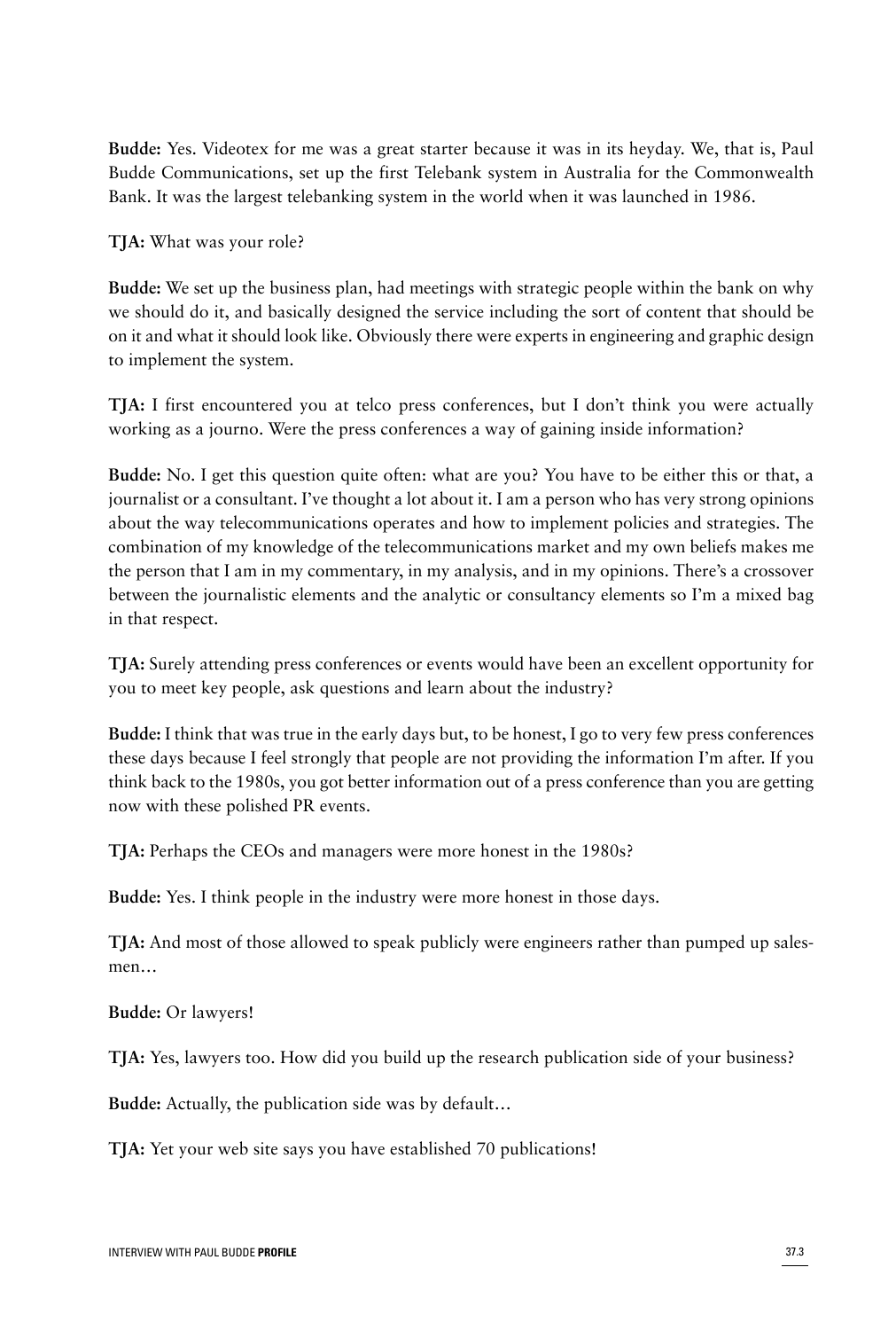**Budde:** Yes, and it happened by default! When I was in the Netherlands, videotex was a new item, and very few people had any idea what I was talking about, so I used to write down on a sheet of paper what was happening with Bildschirmtext in Germany, Prestel in the UK and so on. Here in Australia, I got a call from Richard Farrington, whose company IPI was a reseller of publications, and he suggested that if I put a header and a footer on my sheet of paper, I could sell it as a newsletter. That's how the first newsletter started.

**TJA:** And you now produce 70 online research reports for different markets around the world. Does that number include reports that have the same content but are translated into a different language?

**Budde:** No. We have an army of researchers. We have 15 senior researchers in full-time jobs, and another 20-30 stringers or people around the world who help us. These days 80 percent of the sales of our research reports comes from overseas. We have reports on 170 countries, so you can find a report on mobile in Mongolia or pay television in Bhutan.

**TJA:** In terms of revenues, are the sales of the research reports generating more than the consultancy side of your business and the roundtables you organise?

**Budde:** When I came to Australia in 1983, 80 percent of my business was basically consultancy related to videotex services and 20 percent was publications. Now it's 20 percent consultancy and roundtables and things like that, and 80 percent publications. That's a total turnaround over that period of time.

**TJA:** Do you still see BuddeComm as a telecommunications company?

**Budde:** Well, that is changing too. Digital Media is where the company's growth is in terms of research. Our digital media reports are our best-sellers, and those are reports about where telecommunications and the media are crossing over. In digital media, I even include e-health and tele-education.

**TJA:** You are keen to note on your web site that you are independent, which is a rubbery word these days! How do you establish this independence?

**Budde:** I think independence is something only my customers or readers and listeners or viewers can judge. I can say it, but that doesn't mean anything unless the people who are listening judge me as such. If I did something that undermines my independence like taking money then that would obviously compromise my independence.

**TJA:** So it's an ethical position?

**Budde:** Yes, totally.

**TJA:** Do you allow yourself to hold shares in Telstra or any of the other telcos?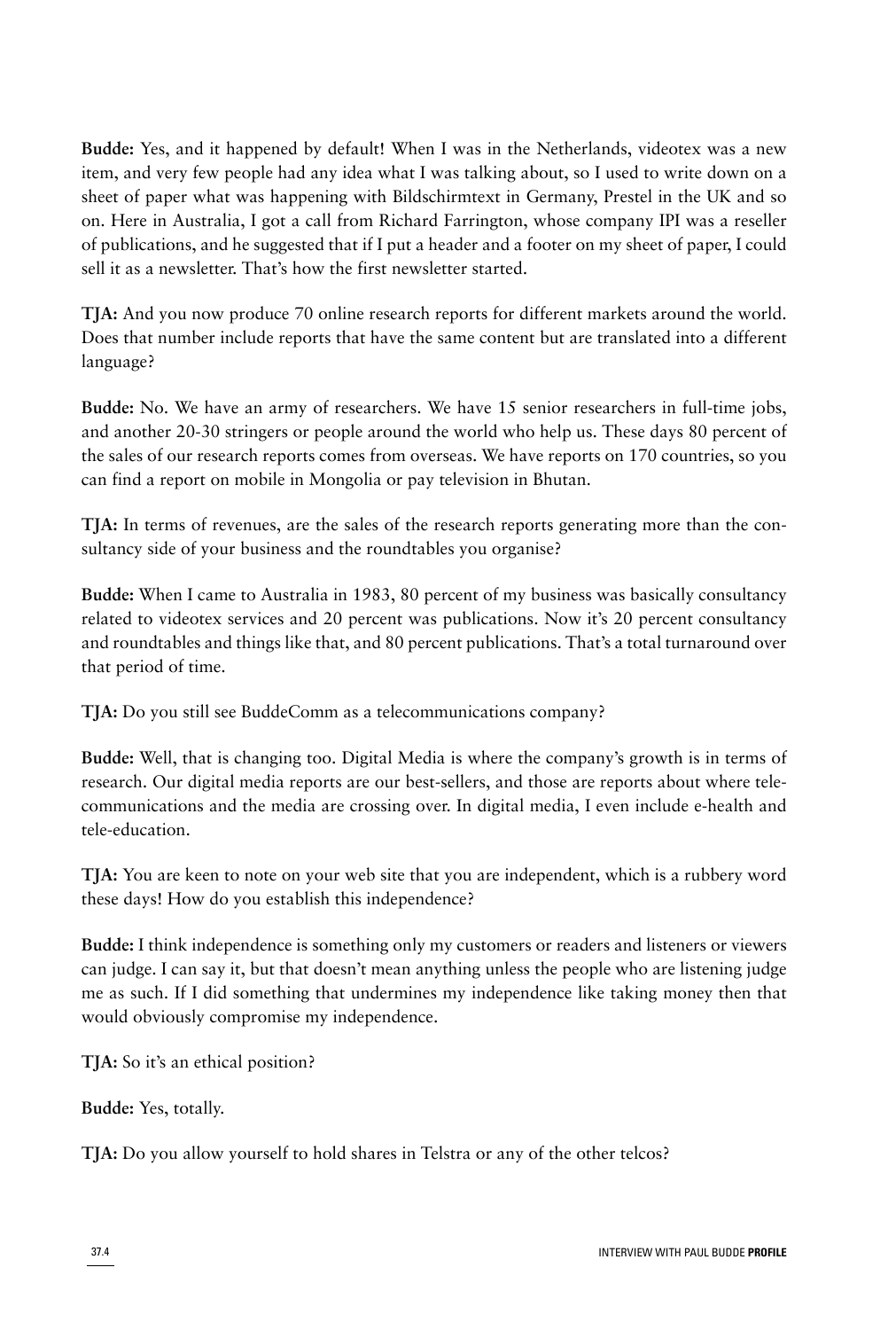**Budde:** No. I don't and I would never do that. I have no shares in telecommunications companies.

**TJA:** Does your research data come from your staff asking questions of corporate management or is it almost all from annual reports and public documents?

**Budde:** The research reports are mainly by my senior analysts though I look at them obviously. The data comes from a variety of sources.

**TJA:** But the data are only as reliable as your analysts/researchers, so I assume that to be seen as independent they need to be mindful of their ethics too?

**Budde:** Absolutely. I manage by example in the office and with the researchers. I share my beliefs with them, and they can take them on board or not. If they don't agree, they won't stay with us.

**TJA:** Moving to the consultancy side of the business where you organise events such as the recent trade mission to the Netherlands, did that involve payment from those who accompanied you?

**Budde:** No, I didn't charge them for anything and they didn't pay me. People paid for their own trip. That was an ethical issue for me.

**TJA:** It must have required a lot of organisation! Was it essentially a marketing venture for BuddeComm?

**Budde:** No. I'm a strange animal. My company is selling reports all over the world and making money which means that side of my business is secure. So I now have the luxury of doing certain things that relate directly to my own interests. I love the Netherlands and I love Australia so I was therefore prepared to put in some time and money to make the trip work. It gave me a good feeling.

**TJA:** Beyond that significant and, I understand, successful event, you have also established UtiliTel and a Wholesale Industry Group (WIG). Let's start with UtiliTel: who are the members and what is your role?

**Budde:** Well, back around 2000, it became clear that facilities-based infrastructure competition had not got off the ground. Optus had basically withdrawn from its cable rollout and didn't want to extend it any more. So I looked at the market and thought that an alternative for infrastructure competition could be the electricity utilities. That came from my Dutch experience in the '80s that I mentioned earlier. So I sent out an email to the electricity utilities and essentially all of them came to a roundtable. In fact, the first roundtable ended earlier than I expected because from the very first moment everybody agreed facilities-based telecoms infrastructure was an important issue to discuss. The fact that it still exists as UtiliTel is an indication that it has worked.

**TJA:** How does it operate?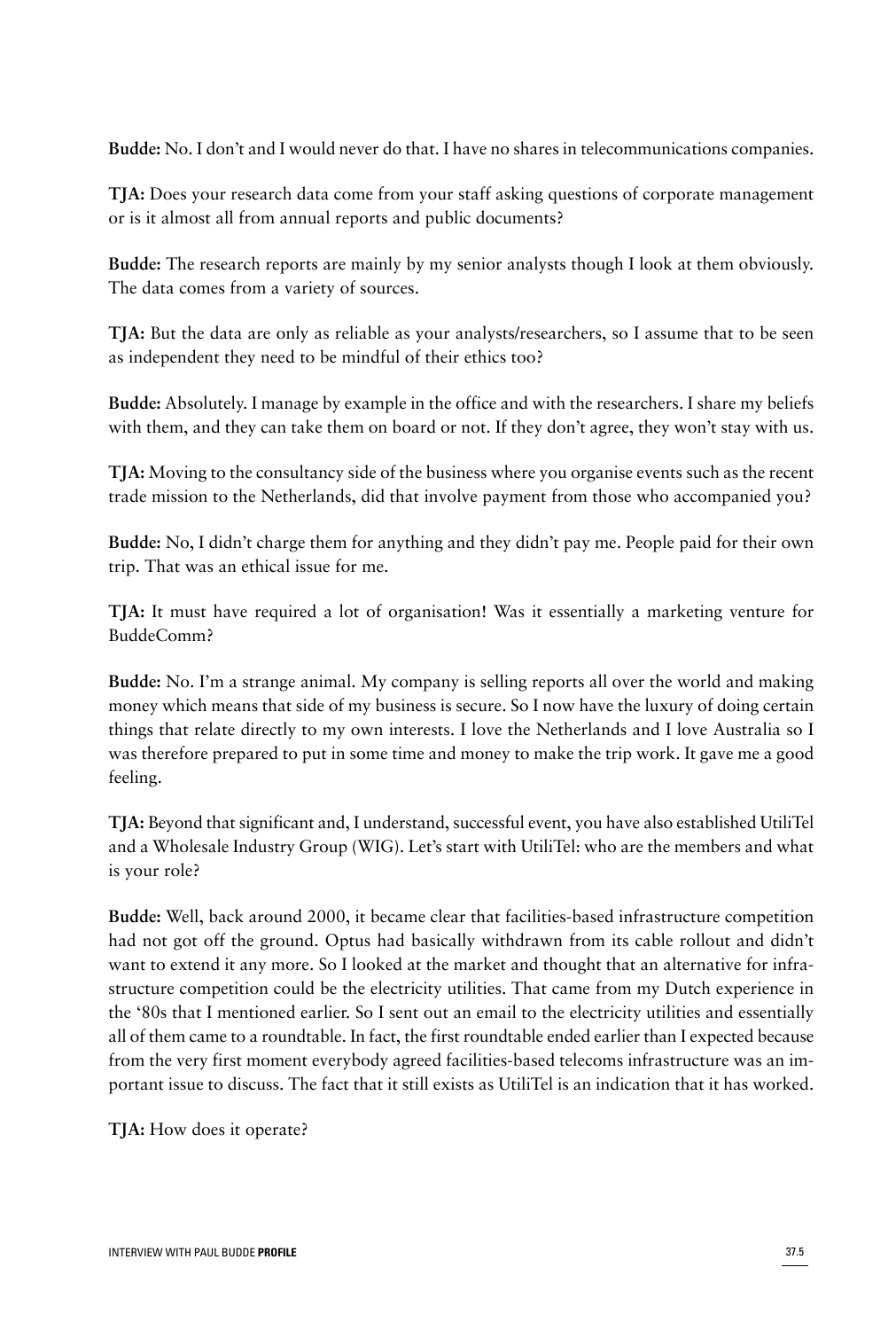**Budde:** It's run 'my way', which means it's not an official organisation and it's not registered. Basically it's a group of people from within utilities, the managers in charge of telecommunications, who are interested in what can be done to support telecommunications infrastructure competition. At the same time, I launched what I called a 'missionary campaign' where I visited altogether 50 local councils around Australia to talk about their involvement in the broadbanding of their communities.

**TJA:** Was it easy to secure co-operation from the local councils?

**Budde:** Yes and no. I always met with people who were interested so I didn't have to do a hard sell. And I think they started to understand that people in their council area wanted broadband, and that broadband was not really provided in a way that happened in other countries. I argued that because the councils had a strong role in infrastructure they should look at broadband, not to run a telco business but to facilitate infrastructure in their communities. Could they make towers or ducts available, for instance? It turned out to be quite easy to link up the utilities and the councils so they could start talking. And there are some real success stories: ETSA in Adelaide has rolled out their fibre to the home network and linked most of the council buildings; and Ergon Energy in Queensland is the same story.

**TJA:** How would you describe your role in the UtiliTel venture?

**Budde:** I am the facilitator. I bring people together, organise meetings, facilitate discussions between the utilities and telcos or councils or each other, and organise functions such as a visit to Adelaide to show what ETSA is doing or to Perth to see Western Power's fibre to the home network. The beauty of the utilities is that they don't compete with each other so, unlike the telco market where it's very difficult to get Telstra to sit down with the rest of the industry, it's very easy for the utilities to sit together and share their plans.

**TJA:** How much do you charge the utilities for your services?

**Budde:** There are ten utilities involved and they each pay me \$7500 per annum for organising the meetings and running UtiliTel.

**TJA:** And if BuddeComm prepares industry reports or organises special roundtables do they pay separately for these?

**Budde:** Yes.

**TJA:** UtiliTel made an Expression of Interest in the Federal government's Connect Australia funding. Did you write that submission?

**Budde:** No. I'm the facilitator. But we had this opportunity to look at input from the utilities into Broadband Connect, so at that stage the utilities themselves employed a consultant, Carl Gazia, and he actually wrote that submission.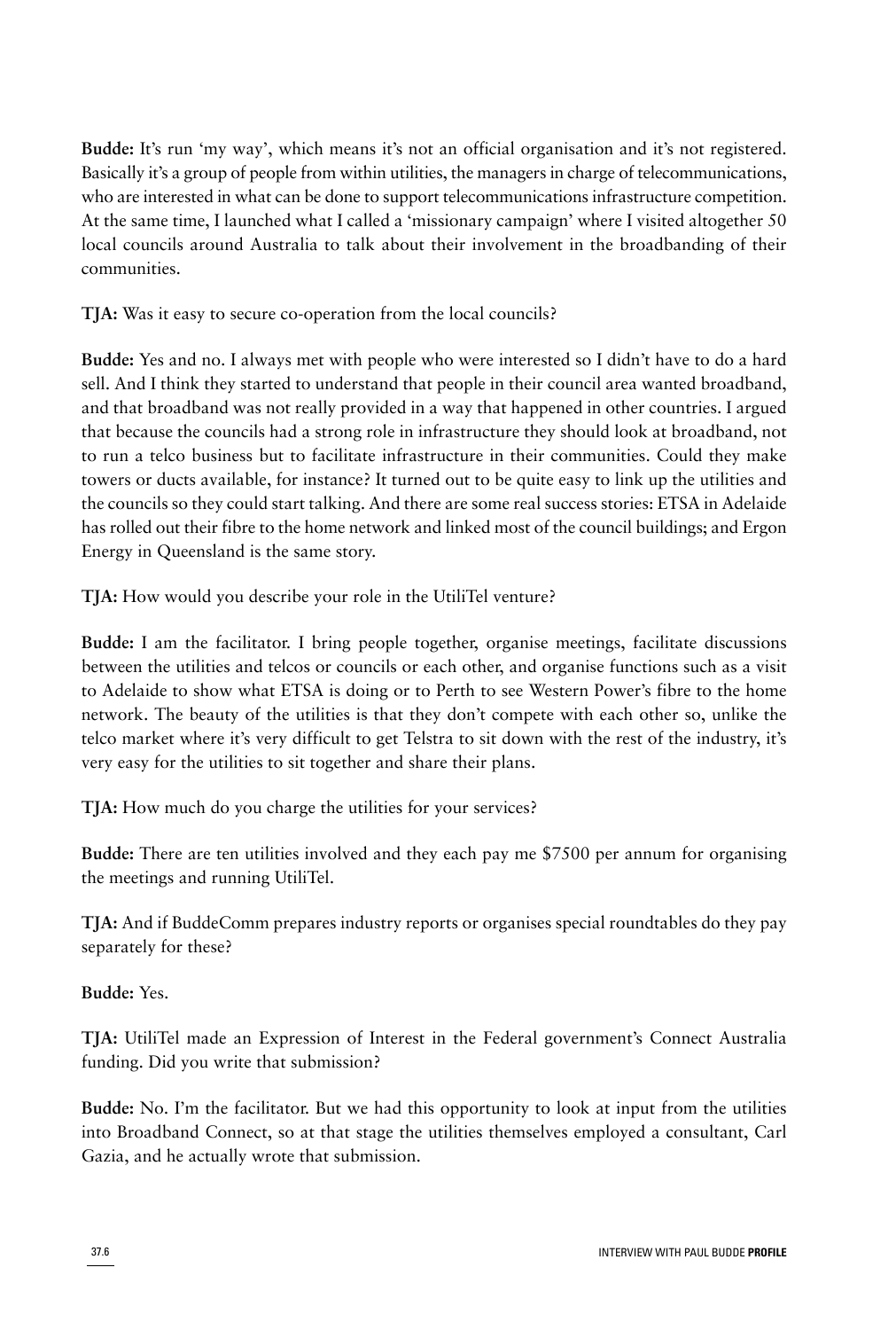**TJA:** Did the utilities gain anything from the Broadband Connect funding?

**Budde:** All the money went to OPEL, but there is an opportunity for the utilities and also the newer Wholesale Interest Group to work with OPEL. If a utility has a bit of cable in a regional area, for instance, then OPEL is open to discussions on this while this is impossible with Telstra.

**TJA:** Moving to the new Wholesale Interest Group or WIG, was the Broadband Connect Infrastructure Program the stimulus for setting up this group?

**Budde:** Yes. When the Minister announced it in 2006 I sent around an email asking whether people wanted to discuss it and received replies from 100 companies, including some councils.

**TJA:** And as the facilitator of this group do you receive fees for your services?

**Budde:** Nobody pays me money as a facilitator, but if we have a meeting then they would pay \$195 for coming, including lunch, room hire, having coffee and things like that, so I'm not making money there.

**TJA:** I see that the group's ten Wholesale Access Principles were sent to the Expert Task force on the open access broadband network with the idea they could be accepted as guidelines. Was it difficult to gain consensus on these principles?

**Budde:** When the group first came together in 2006, the issue they immediately wanted to talk about was how they could interconnect with each other, and what were the rules and regulations for interconnection. It's a huge morass when you actually try to sort it out, and each company was different, of course. If I am Nextgen and I want to talk to Optus it's different from talking to Primus. So to actually come up with a set of principles that everybody agreed would make it much easier for companies to start talking to each other, we formed work groups. One was a group of company experts who sat down and drew up these principles, which then went to the whole group so everybody could comment. Eventually the principles were given to the Communications Alliance to incorporate in what they are planning to do with open networks and things like that.

**TJA:** Yes. I wondered whether this activity actually overlapped with the role of the Communications Alliance?

**Budde:** No. The Communications Alliance was a participant in the Wholesale Industry Group from day one, as were ATUG and the Department of Communications.

**TJA:** During this pre-election period, I must admit that I've found the debate rather like a political stage show on the subject of broadband, featuring rhetorical claims about different fibre to the node network plans. Do you see a need for a much more rational debate and a broader telecoms policy that addresses longer-term goals?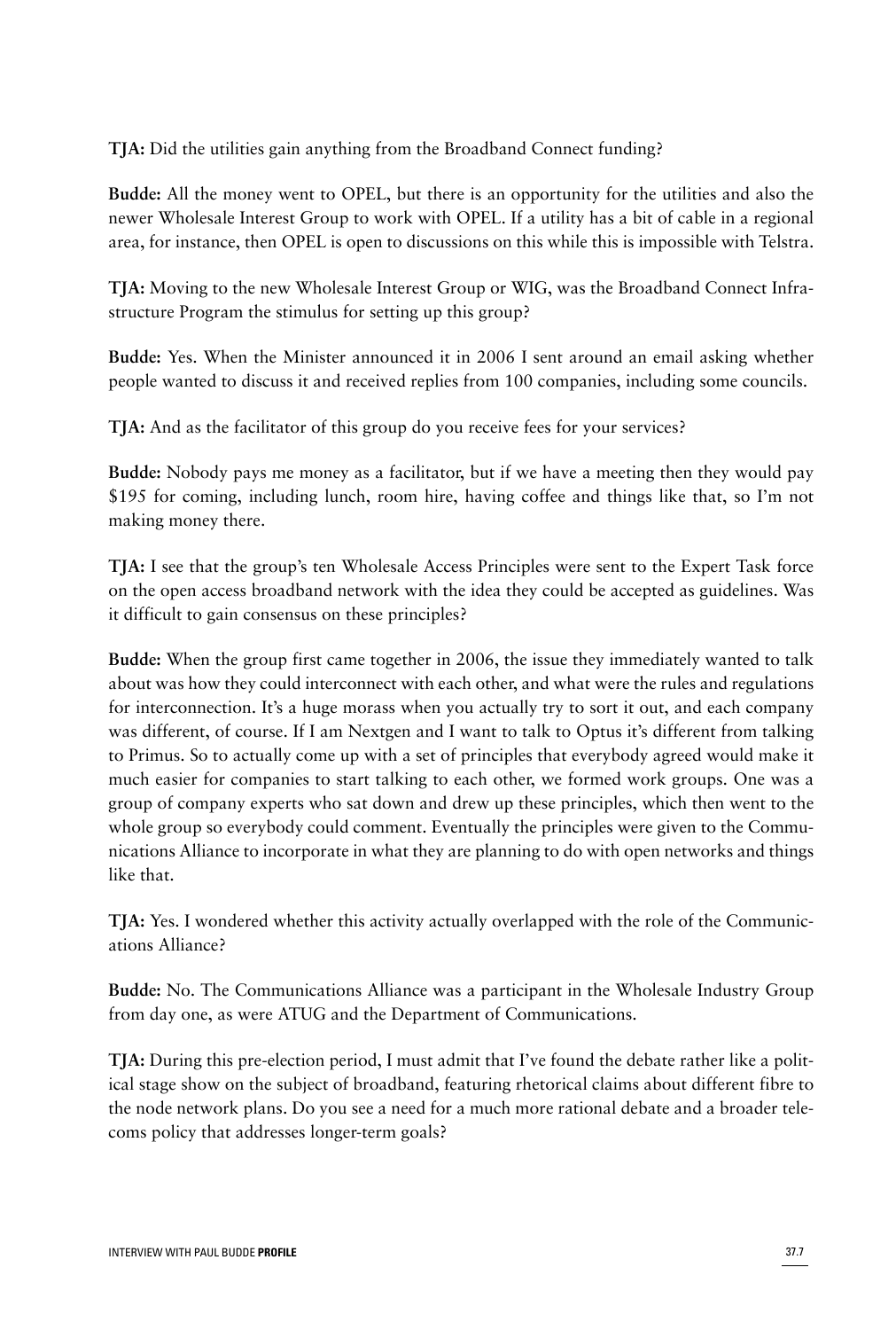**Budde:** Yes. I find the weakest point in Australian telecommunications politics, and the policies in particular, is the total lack of vision or the lack of a blueprint. It's all about handing out five million dollars here and five billion dollars there, but there's no blueprint. It's absolutely critical for us as a country to have a blueprint for what we are planning to do.

**TJA:** Does the lack of a blueprint mean that, for example, there is no policy framework yet for fibre to the home as a long-term goal?

**Budde:** Not yet. The key reason is that the Government, when it decided to privatise Telstra, actually gave Telstra a lot of freedom and didn't provide the right regulatory regime that would move us to fibre to the home. Basically, if you are talking about fibre to the home as the end goal, you need an open network facility so that people can have their e-health, tele-education, entertainment and so on, and you need to start working out your policies and strategies for that goal.

**TJA:** Meanwhile, I understand that Telstra and a few others, including utilities, are rolling out fibre to new sites and getting nearer and nearer to domestic premises.

**Budde:** Yes. I think fibre to the node is an evolutionary process and that fibre to the home will flow on. If you look at it from an evolutionary point of view, we can have ADSL2+ now – fibre to the exchange then ADSL-copper – and in the meantime fibre is rolled out to the node. That will be okay for the next couple of years, then we can have VDSL and, for the majority of Australia, that will okay for the next four or five years. At that point of time, when we've got fibre to the node, it's only the last 300 metres where the copper needs to be replaced by fibre, and that next stage will happen on an 'as needed' basis. If you have a densely populated area, you might have fibre to the home earlier than if people are scattered and VDSL is going to do a good job. So it's not absolutely necessary for all that to happen at the same time.

**TJA:** How are telcos like Primus, who are reliant on Telstra Wholesale, reacting to the idea of leaving their DSLAM investment stranded in Telstra exchanges?

**Budde:** The Primuses of the world are not worried if they can move from the current environment to a fibre network that is based on an open network as long as they have access to the network and can deliver their services. The DSLAMs will be a stranded asset anyway as they move to fibre, and they can't stop the future just because they have a stranded asset. What is important for the telcos is to have a regime that actually guarantees that if they move from the DSL environment to fibre they can still make money out of that environment.

**TJA:** The issue of an open access network raises the thorny issue of Telstra's vertical integration and the whole debate on structural separation again.

**Budde:** Yes. Structural separation has become a loaded word even though it can be done voluntarily and in about twenty different ways, as long as the outcome is an open network where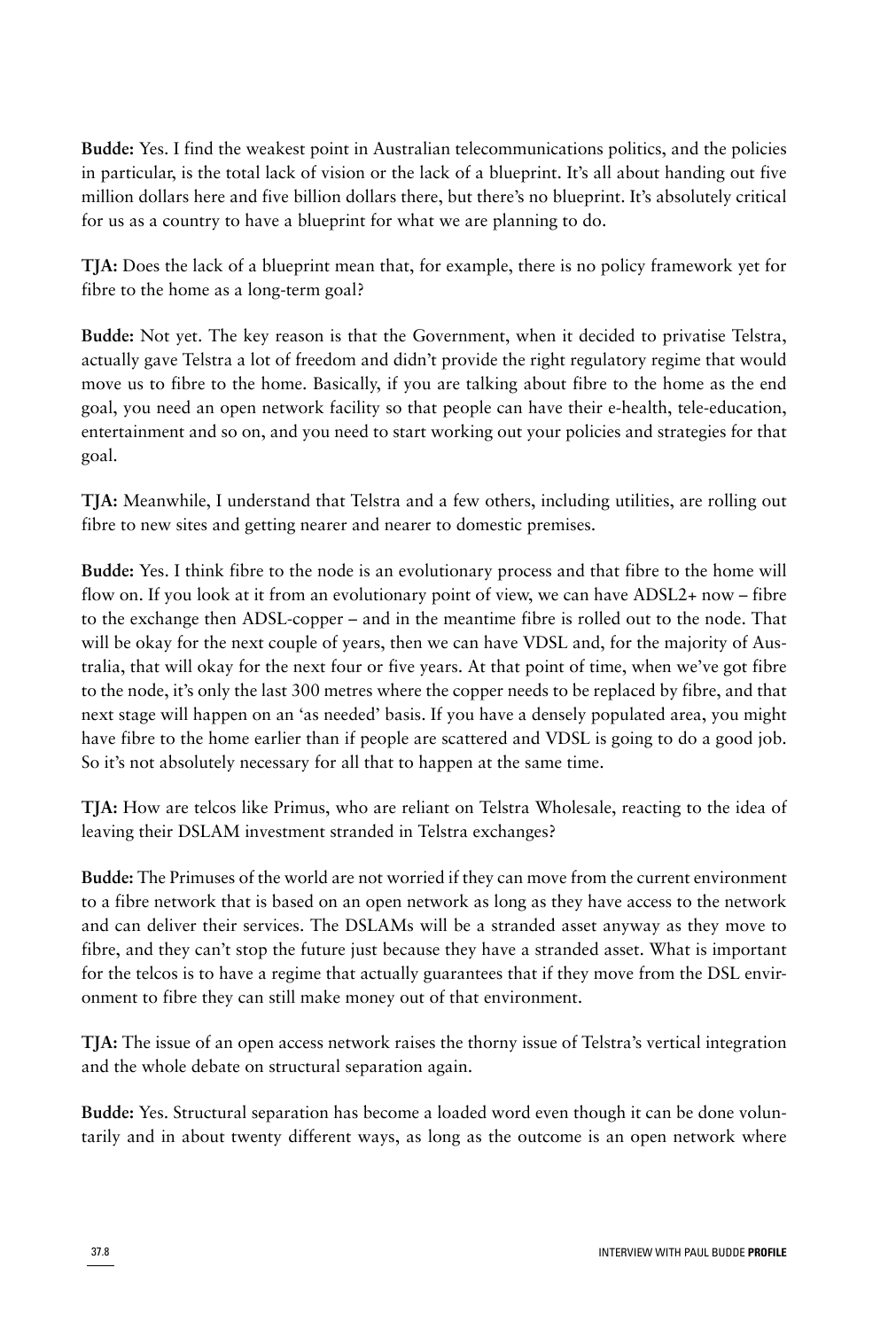everybody, on an equivalent basis, can use the underlying infrastructure for whatever purpose they want.

**TJA:** The pre-election conditions have not really provided a space for any thoughtful debate on the impact of structural separation.

**Budde:** No, and the T3 legacy that forms part of those conditions means the Minister legally cannot threaten Telstra with structural separation because in the prospectus, under Australian law, neither she nor the Government can do anything until 2009. But 2009 is only a year from now, and we need a year to actually change the situation. If we can get through the current year and work towards 2009, I think we will have a good solution under either party. Remember, both British Telecom and Telecom New Zealand were privatised, and they're both now operationally separated.

**TJA:** Did you agree with the privatisation of Telstra?

**Budde:** I actually don't mind it as long as the right legislation is put in place around it. I'm not saying I was in favour of it because I think there is national interest at stake in a telecommunications network that is essential national infrastructure so it made sense for the Government to hold onto a share. But that's not strictly necessary if you have good legislation. The problem is that we don't have that good legislation.

**TJA:** In your submission to the Coalition government's Expert Task force that is currently assessing proposals for an open access broadband network you say that because of the importance of this infrastructure for the nation 'it is highly likely that broadband access will be free in the future'. This sounds to me like a pipe dream!

**Budde:** The way I address this issue is that I can see within the next five years we will need a much better e-health system: electronic records, video monitoring facilities for old and ill patients at home and that sort of thing. If the health care system can save \$30 billion over ten years from e-health, and 3,600 people die every year because we don't have it – incidentally those are official government figures and not my data – then there is a clear need to build fibre to the home networks or an equivalent service. The problem is that the people who need e-health most are the people who are chronically ill and can't afford to pay.

### **TJA:** So who pays?

**Budde:** Who pays for the roads? The Government, of course. Ninety percent of the roads in Australia are free: only five percent, or less probably, are toll roads. So you could have a free broadband connection in your house. Now that's not to say that your entertainment will be free, but you would have access to services like e-health and tele-education that benefit our society. And smart meters for energy are the next thing for UtiliTel by the way. They are talking about smart meters.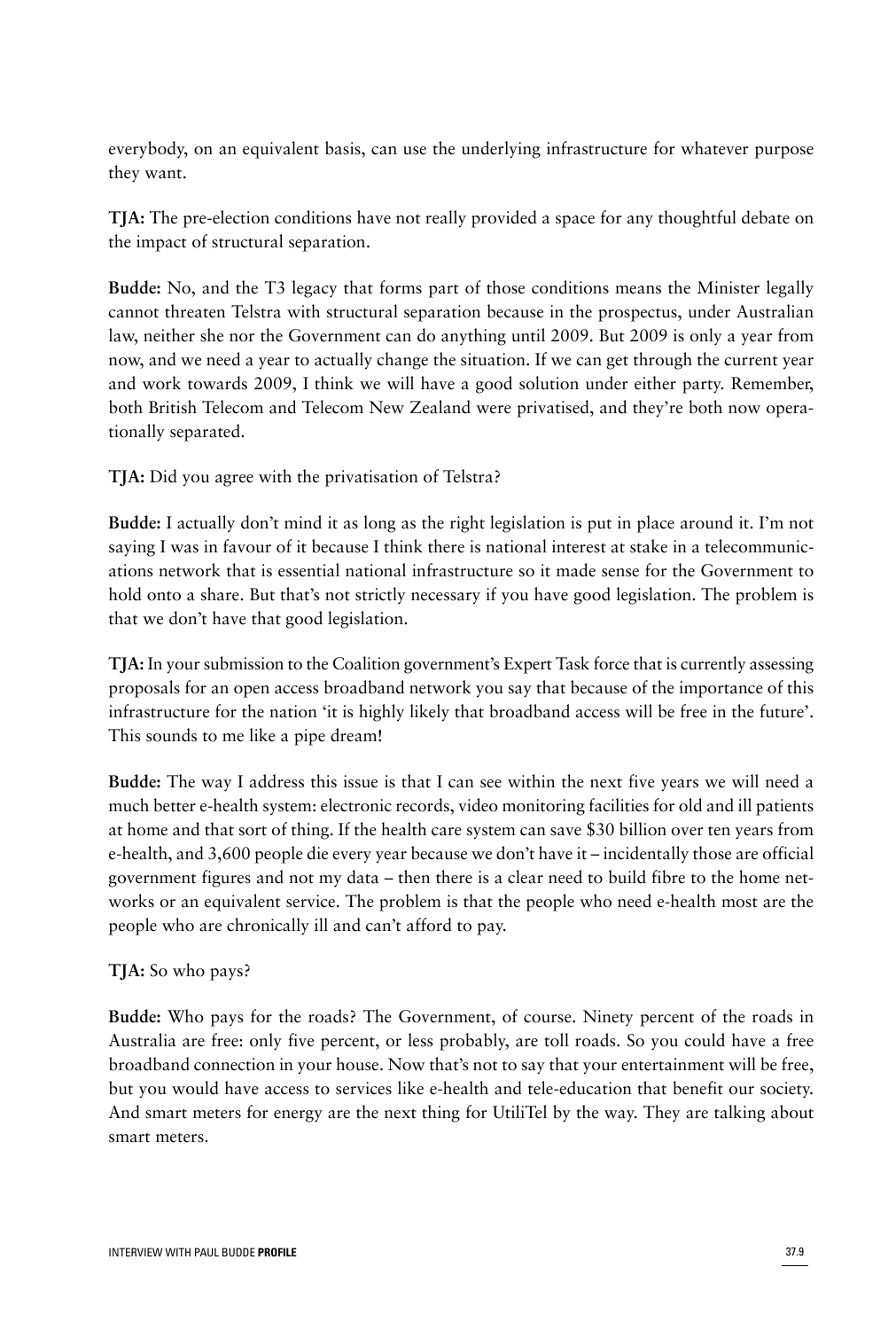**TJA:** But they have been talking about them for what seems a long, long time!

**Budde:** Yes. I've never been wrong in my predictions, but I have been out on the timing!

**TJA:** Video entertainment is, of course, the most widely known of these bandwidth-hungry applications. Do you see IPTV as taking off?

**Budde:** Absolutely not. We don't have good quality broadband in Australia so we are therefore limited in video quality and video quantity in what we can see. What we are doing is taking an old technology, linking it to a new technology, and thinking that people will use it.

**TJA:** Do you see Telstra generating revenues as a successful content provider?

**Budde:** No. They are 'big pipe' operators. At one stage I had a discussion with Telstra's Ted Pretty [former Managing Director, Technology, Innovation & Products] who said, 'Paul, do you want us to be in big fat pipes?' And I said, 'No Ted, I want you to be in big fat intelligent pipes.' What's the difference? I want Telstra to invest in value-added infrastructure: data centres, billing, management, network. That's how they can make the money, from the infrastructure side, not the content side.

**TJA:** In your blog, you write that Communications Minister, Helen Coonan, 'inherited a messy telecoms portfolio' and that 'most of the problems that we are currently encountering would have been totally avoidable if the government had acted properly in the first place, during their first eight years in government'. Isn't that sheeting home the blame to Richard Alston?

**Budde:** It is a mixture, because one of the reasons, which I've already mentioned, is that the policies before T3 were not corrected therefore we have a problem now.

The reality of that policy is that legally Telstra have promised in the prospectus there won't be any changes to the legislation before 2009.

**TJA:** That's interesting, but surely to suggest Minister Coonan has not helped to create the 'mess' is rather too kind? Do you need to stay on good terms with her?

**Budde:** No, no, no. I don't have to. The situation as I see it at this moment is that both Labor and the Coalition have a good grasp of where we need to go. I can live with the broadband plans of both of them. Yes, they need a lot of massaging but, in principle, we are walking forward not backwards.

**TJA:** In the letter that you recently wrote to Minister Coonan (See insert), what was the CEO dinner you refer to? Was it a fund raiser organised by the Liberal Party?

**Budde:** No, no, no. That was a BuddeComm activity. I invited the Minister to talk to 20 CEOs of telcos, not vendors and not lobbyists. And the Shadow Minister will do that too. **TJA:** Do you select these CEOs?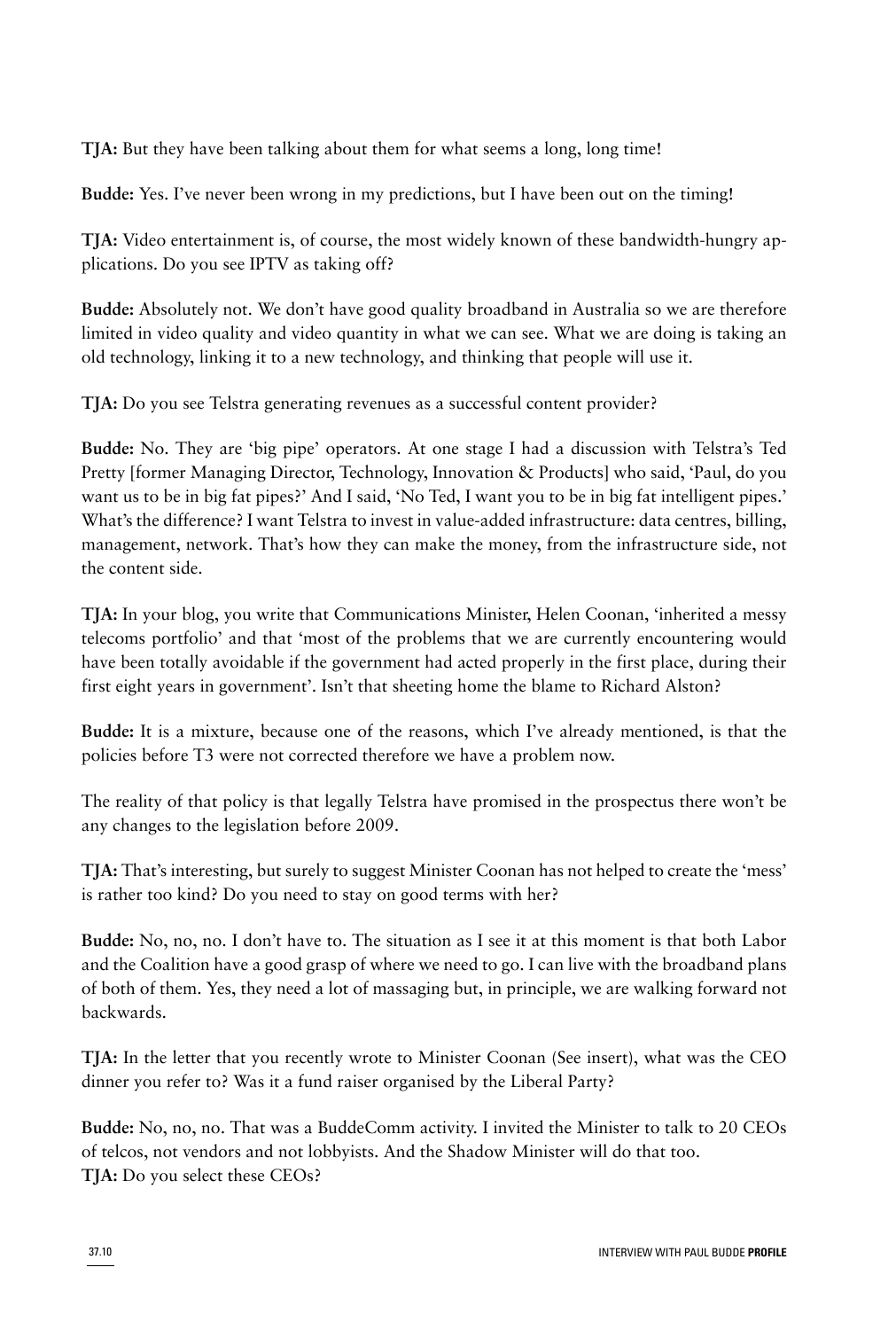**Budde:** No. I send out notices, and they can all come but obviously not everybody does.

**TJA:** Who went to the recent CEO dinner?

**Budde:** Well, I don't want you to write them down.

**TJA:** Then I don't want to know right now! Where was the dinner?

**Budde:** Here in Sydney at the Observatory Hotel, which is my roundtable venue.

**TJA:** In your letter to the Minister<sup>1</sup> you write about using telecoms legislation 'to draw a line in the sand'. Does that refer to something the Minister said at the dinner?

**Budde:** No, there was no formal speech. The dinner was a situation where, in an informal way, everyone could discuss issues around the table. The Minister was really informal, saying, 'OK, guys, tell me what I have done wrong or whatever'. It was a really open discussion in that respect.

**TJA:** Was Telstra there?

**Budde:** No.

**TJA:** So why did you write a letter of apology to the Minister saying Telstra's behaviour is a 'complete disgrace' and 'a source of embarrassment' and that you are sorry that she 'had to bear the brunt of such personal attacks'.

**Budde:** I am a participant in the telecommunications industry, and I don't like the way Telstra is behaving itself. I have a passion for this industry. I like the people, and we have a good story to tell. We are not weapons of mass destruction!

**TJA:** In the letter you write, *inter alia,* that Telstra's conduct is 'ugly', a 'complete disgrace', 'antisocial and anti competitive'.

**Budde:** You know, I have told Sol Trujillo [Telstra CEO] and others within Telstra that I am prepared to sit down with them and discuss anything about the industry. If they don't agree with what I'm saying, then let's discuss it rather than shout. And I personally don't like the way that Telstra is behaving. Now people can say, 'Who cares what Paul Budde thinks'. Well, I care. I care that Telstra is misbehaving. And I don't like the bullying of somebody else in the industry – whether it's Labor or Liberal – to the level Telstra is doing with Graeme Samuel [ACCC chairman] and with Coonan.

**TJA:** So you wrote to apologise to Coonan on behalf of the industry, excluding Telstra, of course?

**Budde:** Yes. It's a shame that this is our industry.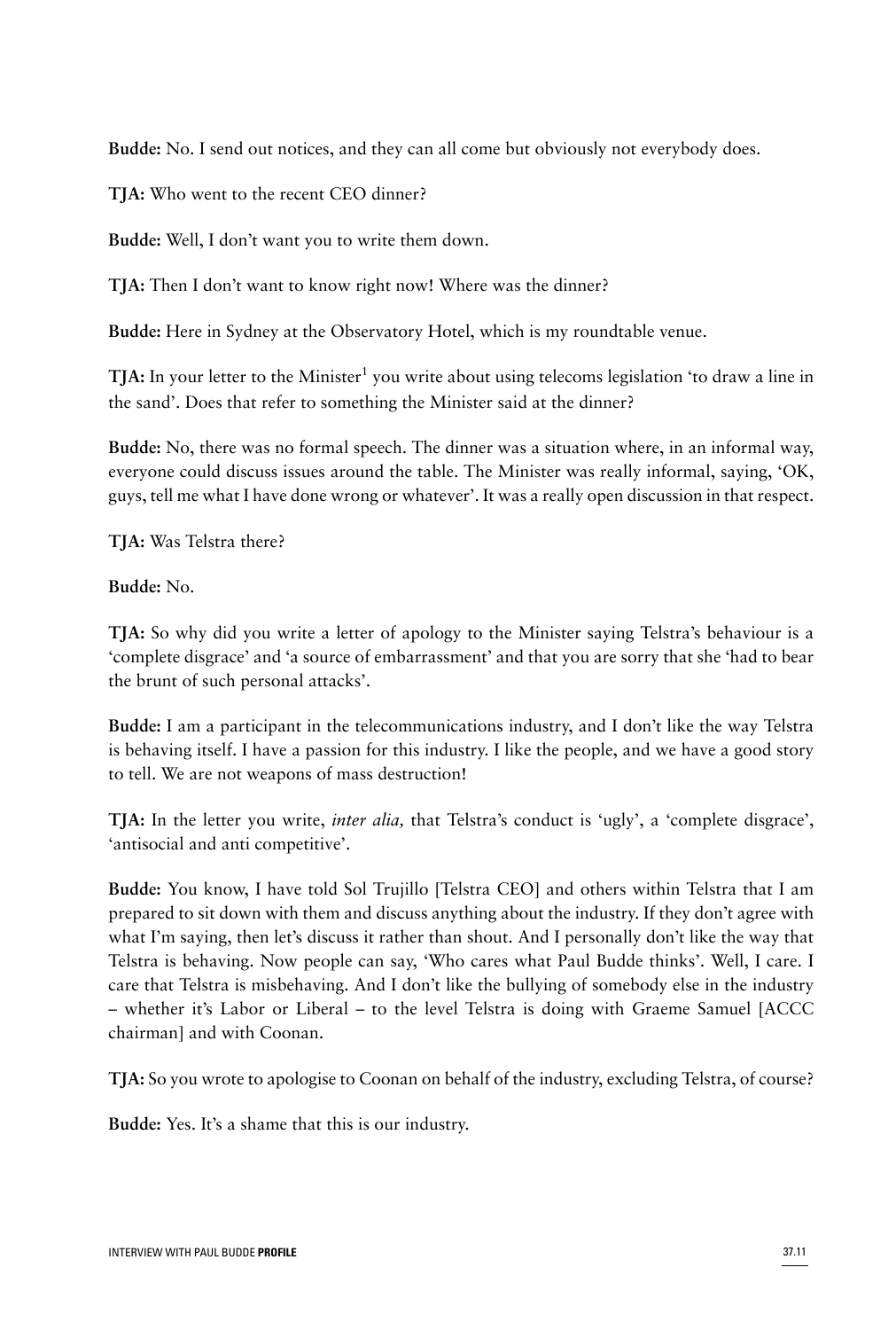**TJA:** My reaction was that the letter suggested you were a bit of a sycophant, you know, sucking up to her.

**Budde:** OK. And I've had people say to me, 'You want to earn brownie points from the Minister et cetera'.

**TJA:** In the letter you write that you too have been the 'victim of personal attacks' from Telstra and that you 'must put on a brave face'. Is that mainly a matter of snide comments about you personally over the years?

**Budde:** Yes, comments referring to my Dutch background. For example, 'Paul Budde always talks like ja, ja, ja', or one PR guy saying something along the lines of, 'Who can trust in a copier salesman from The Netherlands?' because I worked for Rank Xerox at one stage. And the ABC have been told that I'm not independent, so they have to phone me and ask questions to see whether this is correct.

**TJA:** Well, at least the ABC reporters check it out and provide some balance to Telstra, which is not happening with this interview format! Did your relationship with Telstra change with the arrival of the new American management team?

**Budde:** Yes. It's changed for the worse obviously.

**TJA:** Have you actually met Trujillo?

**Budde:** No, I have met Phil Burgess (Managing Director, Public Policy & Communications).

**TJA:** And was that a constructive meeting?

**Budde:** No, absolutely not. We were on the same plane to Canberra so when we landed, I tapped him on the shoulder and introduced myself. The shouting match started at the airport, and we then shared a cab to the hotel. The tirade just went on and on. It was very much a one-way street, not a dialogue.

**TJA:** But you're not alone in crossing swords with Burgess. Another person who enjoys controversy, *Quadrant* editor, P.P. McGuinness, told me recently he had a stormy scene with Burgess at an event that, I think, was organised by Telstra's consultant, Henry Ergas.

**Budde:** Yes, Burgess gets paid for that and that's the way he is. I don't have a problem with it, but I have had this personal experience with him.

**TJA:** Meanwhile, business models for financing infrastructure are changing with investment banks and private equity firms such as Babcock & Brown or Macquarie or KKR moving into the telecoms/ content markets. Can you foresee a day when one of these firms might move on Telstra because they see the sum of its parts as more attractive than the whole?